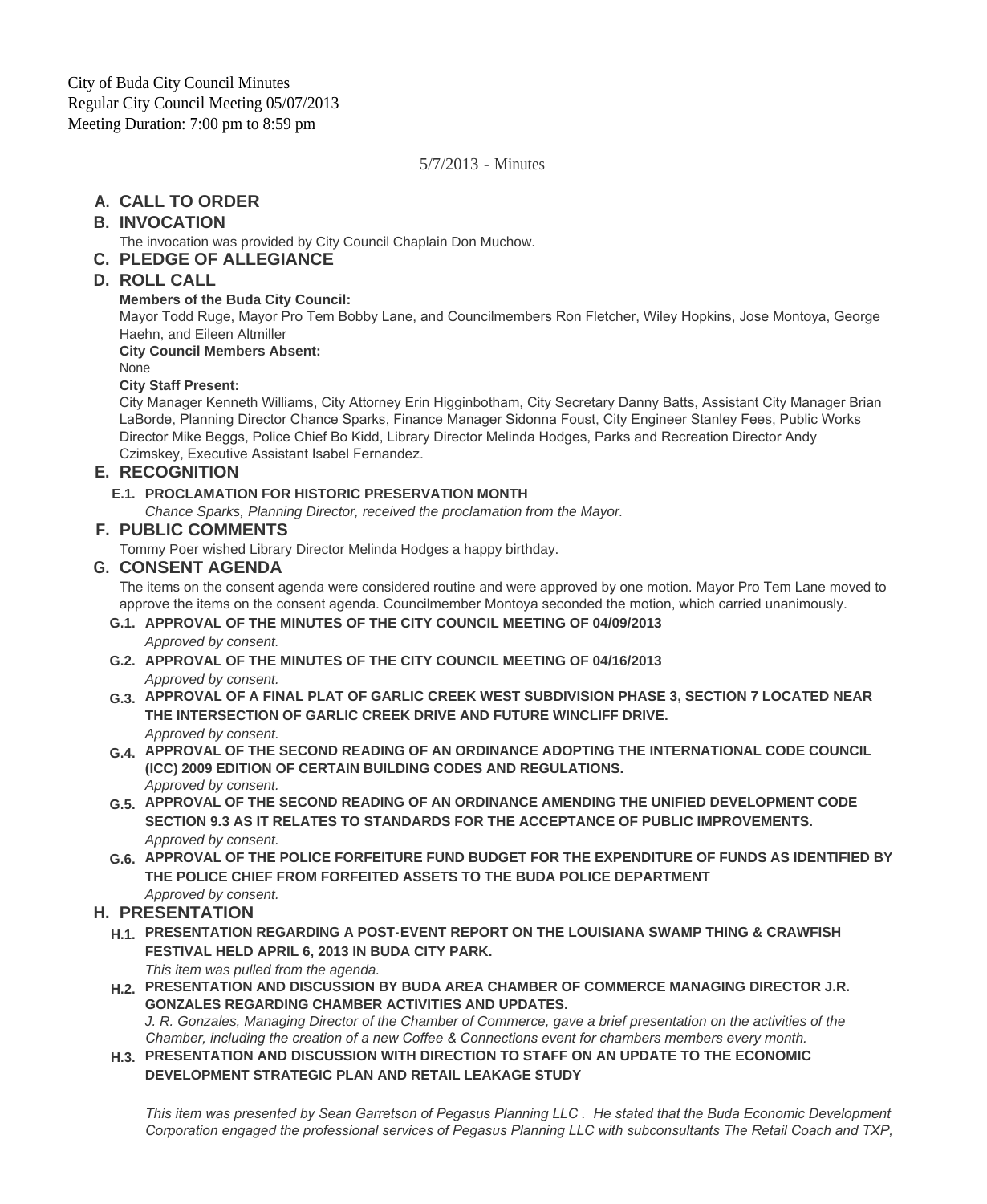to perform an Economic Development Strategic Plan and Retail Leakage Study. He also stated that Pegasus Planning *has performed their baseline data analysis and held a couple of steering committee meetings to review such data. He then gave an overview of the project to date, highlighting that Buda's opportunities for industrial development are hindered by limited land availability in the areas zoned for industrial, Buda 's three main retail markets compete with Southpark Meadows, Kyle Marketplace, and San Marcos Outlets, and the total retail leakage of the to these areas is approximately \$247,967,000. Given these findings, he suggested that Buda concentrate on promoting Hospitality and Tourism, Office, Light Industrial, and Retail uses, especially those that encourage vertical development.* 

*After the presentation, Councilmember Haehn stated that many citizens of Buda had chosen to locate here to get away*  from "vertical development", and that the City should be mindful of protecting it's unique small town character while *pursuing development.*

## **REGULAR AGENDA ITEMS I.**

#### **DELIBERATION AND POSSIBLE ACTION ON A REQUEST BY DODI SALAZAR FOR A 3:00 A.M. ACCESS TO I.1. STAGECOACH PARK ON MAY 18TH, 2013 FOR HER DAUGHTER'S GRADUATION PARTY.**

*Andrew Czimskey, Director of Parks & Recreation, presented this item to the City Council.*

*Rose Marie Shelton spoke in opposition to allowing the park to open early, stating that she did not want to be disturbed early in the morning by rowdy activity at the park.* 

*Tommy Poer stated that she was opposed to granting the request, and stated that the applicant should do her pre party cooking somewhere else and bring the food to the park at a more appropriate time.*

*Dodi Salazar then stated that the reason she wished to occupy the park so early in the morning was to facilitate the*  cooking of briskets for her afternoon party. She further stated that very few people would actually be in the park until the *time of the party at 2:00 p.m.*

*After the discussion, Councilmember Montoya moved to approve the item. Councilmember Fletcher seconded the motion, which carried by the following roll call vote: AYES- Mayor Ruge & Councilmembers Fletcher, Hopkins, Montoya, and Lane. NAYS- Councilmembers Haehn and Altmiller.*

#### **DELIBERATION AND POSSIBLE ACTION ON AN ORDINANCE AMENDING ARTICLE 14.03 OF THE CODE OF I.2. ORDINANCES REGARDING THE SALE OF FIREWORKS BY ESTABLISHING AN AMORTIZATION PROCESS FOR FIREWORKS SALES FACILITIES FOLLOWING ANNEXATION AND FURTHER PROHIBITING THE SALE OF FIREWORKS WITHIN 5,000 FEET OF THE CITY LIMITS.**

*Planning Director Chance Sparks presented this item to the City Council. He stated that the City Council had several options: 1. Do nothing and enforce the ordinance as is, 2. Amend the City's ordinance to allow for a one time 90 day extension of use after annexation for retail fireworks establishments, and/or 3. Extend the City's ban on fireworks establishments 5000ft into the ETJ to ensure that the would be no future annexations of such establishments.*

*Rose Marie Shelton stated that the City needed to enforce its ordinances as written without exception.*

*Tommy Poer stated that she agreed with Ms. Shelton's comments.*

*Chester Davis, the owner of a recently annexed retail fireworks business, stated that he had bought his stock over a year prior to the up coming July 4th holiday, and further stated that he could not dispose of his surplus stock if not given the opportunity to operate on the upcoming holiday.*

*Councilmember Haehn then stated that he was opposed to extending the City's regulations into the ETJ, because those residents could not vote.*

*Mayor Ruge stated that he supported the short term exception without the 5000ft regulation extension.*

*Councilmembers Fletcher and Montoya then discussed with Mr. Davis various aspects of his business operations, including his lease arrangements, product distribution, and business locations.* 

*Councilmember Altmiller then stated that she would support the short term exception and the 5000ft regulation extension.*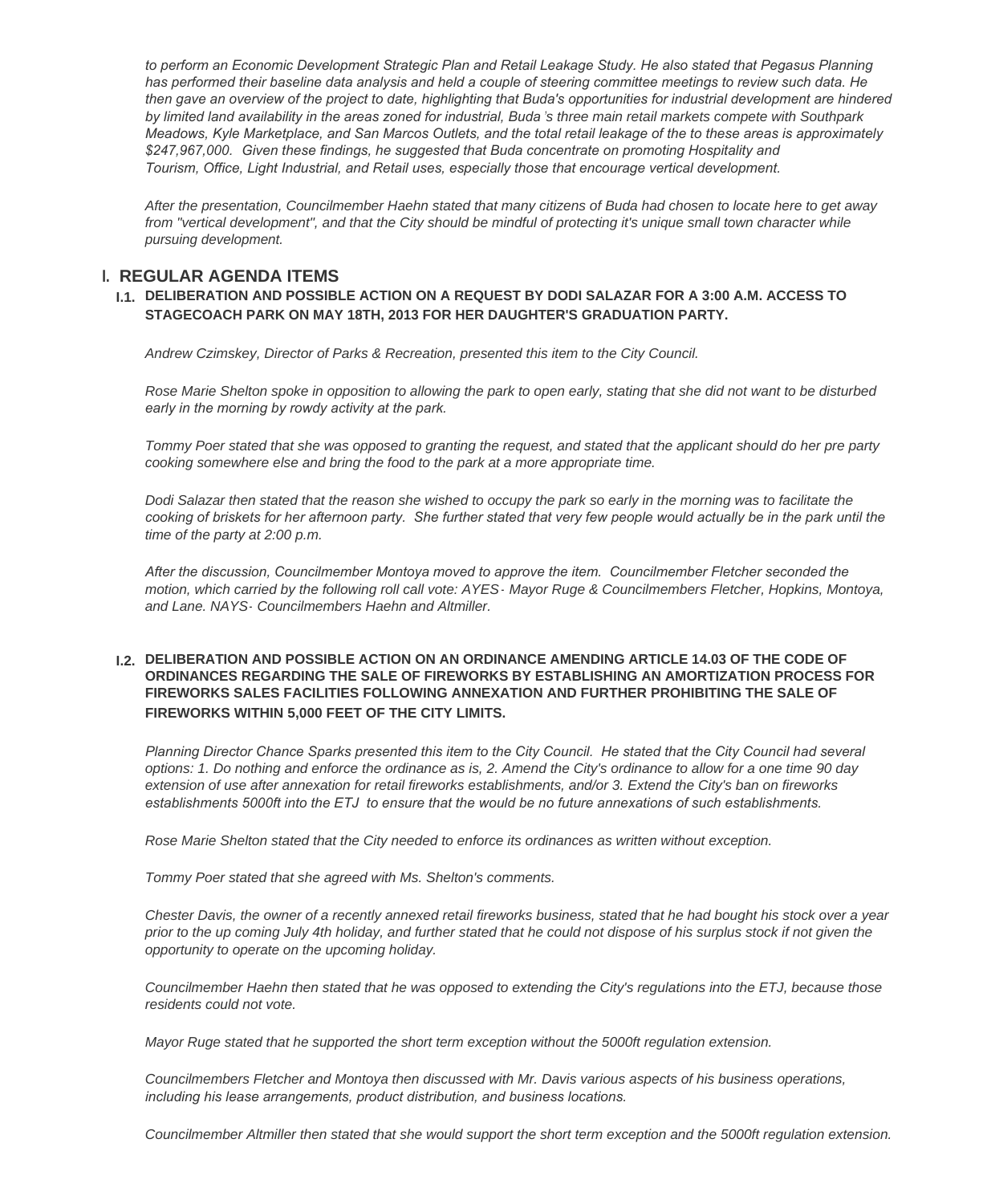*Councilmember Fletcher stated that he was opposed to legalizing the sale of a product that was illegal to use.*

*Councilmember Hopkins stated that ETJ residents & businesses know that they will be annexed someday and should have contingency plans in place.*

*Councilmember Altmiller then moved to approve the first reading of an ordinance which would allow for the 90 day use exception and extend the City's fireworks regulations 5000ft into the ETJ. The motion was seconded by Mayor Ruge and failed by the following roll call vote: AYES - Mayor Ruge, Councilmembers Altmiller and Montoya. NAYS-Councilmembers Fletcher, Hopkins, Haehn, and Lane.*

*Councilmember Haehn then moved to approve the first reading of an ordinance which would allow for the 90 day use exception, without the extension of the City's fireworks regulations. Mayor Pro Tem Lane seconded the motion, which carried by the following roll call vote: AYES- Mayor Ruge, Councilmembers Montoya, Haehn, Altmiller, and Lane. NAYS - Councilmembers Fletcher and Hopkins.*

#### **DISCUSS AND CONSIDER APPROVAL OF A RESOLUTION AUTHORIZING THE CITY OF BUDA TO ENTER INTO AN I.3. INTERLOCAL AGREEMENT WITH THE REGION 4 EDUCATION SERVICE CENTER WHICH SPONSORS THE COOPERATIVE PURCHASING NETWORK (TCPN), PROVIDING FOR A COOPERATIVE PURCHASING PROGRAM FOR GOODS AND SERVICES**

*Andrew Czimskey, Director of Parks & Recreation, presented this item to the City Council. He stated that participating in this cooperative would allow the City to taken advantage of competitive bidding while utilizing a less formal bidding process. He further stated that local vendors could sign up with the cooperative and participate on local projects.*

*After the presentation, Mayor Ruge moved to approve the resolution. Councilmember Haehn seconded the motion, which carried unanimously.*

#### **DISCUSSION AND POSSIBLE ACTION ON AMENDING THE START TIME OF REGULAR MEETINGS OF THE CITY I.4. COUNCIL FROM 7:00PM TO 6:30PM**

*City Manager Kenneth Williams presented this item to the City Council, and noted that it had been placed on the agenda at the request of Councilmembers. He stated that moving the meeting start time back to 6:30 would cut back on staff*  down time between the City's close of business at 5:00 p.m. and the commencement of the City Council meeting.  *Additionally, he stated that the 6:30 start time would still allow sufficient time for citizens to get to City Hall from work and participate in the meeting.* 

*After the presentation Mayor Pro Tem Lane made a motion to move the City Council regular meeting start time to 6:30 p.m. beginning with the first meeting in July. Mayor Ruge seconded the motion, which carried unanimously.*

## **STAFF REPORTS J.**

#### **STAFF REPORT REGARDING CITY LIMITS AND ANNEXATION NEAR THE SPORTSPLEX ON FM 1626 J.1.**

*Chance Sparks, Director of Planning, presented this item to the City Council. He stated that a mapping error had led to the City Limits being depicted inaccurately in the vicinity of the Sportsplex. He stated that the City's mapping contractor at the time had used a general hand drawn map of the annexation of the Sprotsplex property instead of the more accurate metes & bounds description contained in the annexation ordinance to produce the City Limits map. The resulting map*  indicated that the City Limits where much closer to FM 1626 than they actually were. However, he stated that the *Appraisal District had used the metes & bonds for taxation purposes, so no taxes had been improperly collected. Mr. Sparks concluded by stating that the map had been corrected, and that Councilmembers could request a future agenda item if they wished to proceed with annexing the area previously thought to be in the City.*

#### **STAFF REPORT: LEGISLATIVE UPDATE ON 83RD LEGISLATURE J.2.**

*Assistant City Manager Brian LaBorde presented this item to the City Council. He gave a brief overview of the City's efforts to secure the passage of several bills before the legislature.*

#### **CITY MANAGER'S REPORT J.3.**

*City Manager Kenneth Williams updated the Council on the following topics:*

*1. Police Chief Bo Kidd gave a brief update on the enforcement of the new commercial vehicles ordinance on the Cabela's property. He stated that the Police Department had been issuing warnings to trucks illegally parked there and would soon begin issuing citations. He also stated that signs announcing the new regulations had been put up at the*